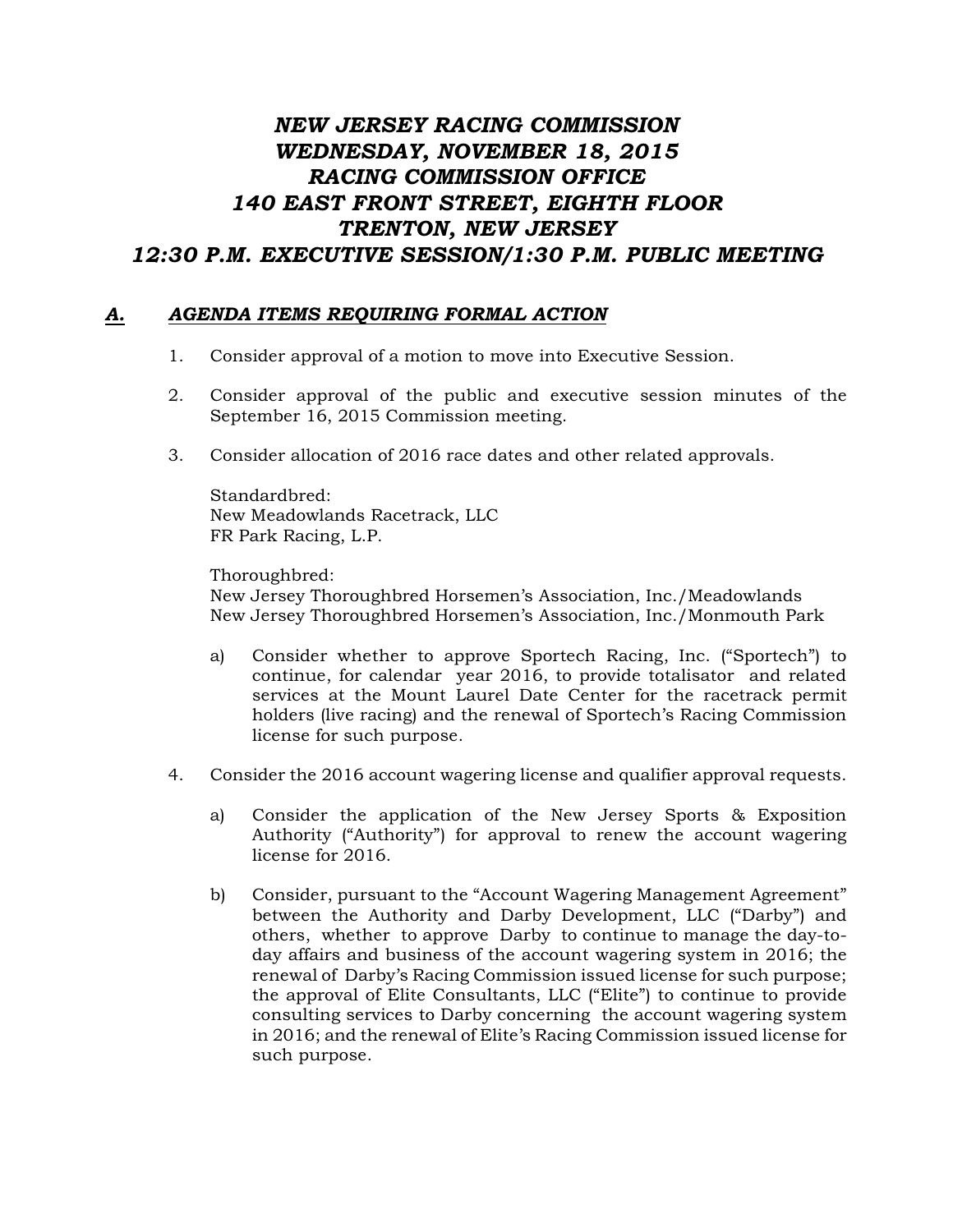- i) Consider whether to approve ODS Technologies, L.P. (doing business as "TVG Network") to continue to provide the platform services for the account wagering system in 2016 and the renewal of TVG Network's Racing Commission issued license for such purpose.
- ii) Consider whether to approve Sportech to continue to provide totalisator and related services for the account wagering system at the Mount Laurel Data Center in 2016 and the renewal of Sportech's Racing Commission license for such purpose.
- c) Consider the petition of the New Jersey Thoroughbred Horsemen's Association, Inc. ("NJTHA") for approval to continue to be designated as a qualifier to the account wagering system and to thereby continue to receive a share of the account wagering revenue from the Authority in 2016.
- d) Consider the petition of New Meadowlands Racetrack, LLC for approval to continue to be designated as a qualifier to the account wagering system and to thereby continue to receive a share of the account wagering revenue from the Authority in 2016.
- 5. Consider the petition of the permitted racetracks and related entities for approval to renew the following off-track wagering licenses for 2016:
	- a) Toms River Township;
	- b) Vineland City;
	- c) Bayonne City;
	- d) Woodbridge;
	- e) Gloucester Township
- 6. Consider, pursuant to the existing "management and development agreement" between the NJTHA, Darby, and Elite, whether to approve Darby to continue to provide, management, oversight and capital improvement related services in connection with NJTHA interests in 2016, including Monmouth Park, its thoroughbred racing permit for the Meadowlands, the Woodbridge and Hillsborough off-track wagering facilities, the development of future off-track wagering facilities and the Pilot Program associated with bars and restaurants; the renewal of Darby's Racing Commission issued license for such purposes; Elite's continued service as consultant to Darby in 2016; and the renewal of Elite's Racing Commission issued license for such purposes.
- 7. Simulcasting
	- A. Casino Simulcasting
		- 1. Consider approval of Marina District Development Company, LLC (Borgata Hotel, Casino & Spa) to receive simulcast horse races (thoroughbred and standardbred) from approved out-of-state tracks through December 31, 2016.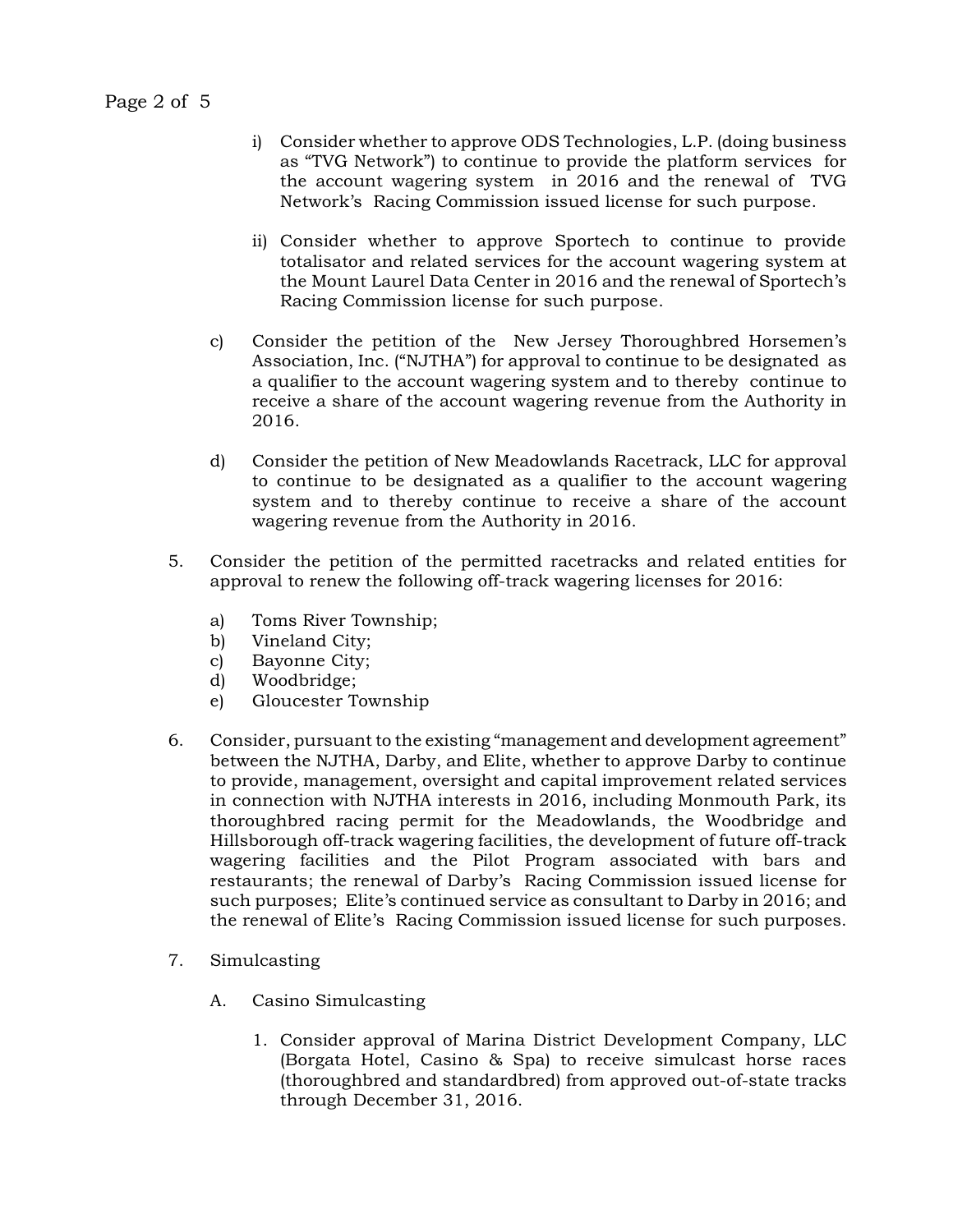- 2. Consider approval of the racetrack permitholders to conduct casino simulcasting to casinos approved or to be approved through December 31, 2016 for dates granted pursuant to their respective 2016 applications for race meetings.
- 3. Consider whether to approve Sportech to continue to act as a hub facility at the Mount Laurel Data Center for 2016 concerning casino simulcasting to the Borgata and to any other casinos to be approved and the renewal of Sportech's Racing Commission license for such purpose.
- 4. Consider the applications for approval of the attached list of out-ofstate racetracks to participate in casino simulcasting to casinos approved or to be approved for selected dates through 2016.
- B. Racetrack Simulcasting
	- 1. Consider the request of the approved New Jersey racetracks to conduct inter and intra-state common pool and separate pool simulcasting with approved racing facilities and off-track wagering locations.
	- 2. Consider whether to approve Sportech to continue to provide totalisator and related services for racetrack simulcasting at the Mount Laurel Dater Center in 2016 and the renewal of Sportech's Racing Commission license for such purpose.
- C. New Jersey Account Wagering and Off-Track Wagering Related Matters
	- 1. Consider a request of the Authority to conduct account wagering with all approved racing facilities.
	- 2. Consider whether to approve Sportech to continue to provide totalisator and related services for New Jersey off-track wagering at the Mount Laurel Data Center in 2016 and the renewal of Sportech's Racing Commission license for such purpose.
	- 3. Consider the application for approval of all approved in-state and outof-state racetracks to participate in simulcasting with off-track wagering facilities approved or to be approved through December 31, 2016.
- 8. Consider the request of the racetracks, the Borgata Hotel, Casino & Spa, New Jersey account wagering system and approved off-track wagering facilities to conduct advance wagering (full or partial card) on the following races of national interest: Arc de Triomphe, Belmont Stakes, Breeders Crown Day, Breeders Cup (Ultra Pick 6), Cane Pace, Claiming Crown, Dubai Racing, Elitopp (Sweden), Florida Derby, Kentucky Derby, Hambletonian Eliminations Day, Hambletonian Day, Haskell Invitational, Japan Cup, Meadowlands Pace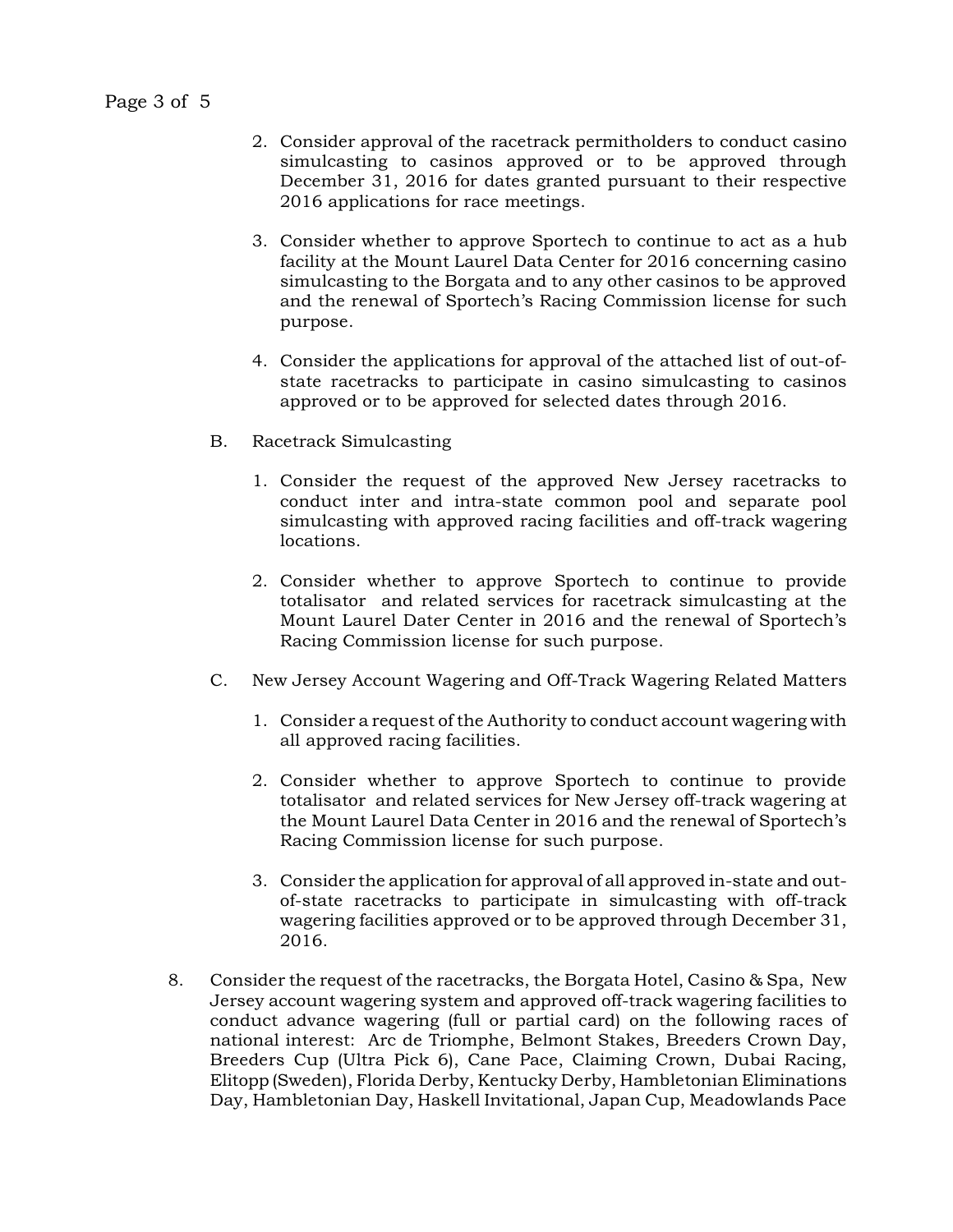Day, Melbourne Cup, Pennsylvania Derby, Preakness, Prix d' Amerique Race, Santa Anita Derby, Santa Anita Handicap, Travers, and Woodford Reserve.

- 9. Consider the request of the racetracks, the Borgata Hotel, Casino & Spa, New Jersey account wagering system and approved off-track wagering facilities to offer 2016 special wagers of national interest and conduct advance wagering.
- 10. Consider ratification of approval granted to the New Meadowlands Racetrack to conduct a \$10,000 Invitational Harness Handicapping Qualifying Contest on Saturday, November 21, 2015.
- 11. Consider approval of New Meadowlands Racetrack's request to conduct a \$100 Invitational Harness Handicapping Qualifying contest on Saturday, January 23, 2016.
- 12. Consider approval of Freehold Raceway's 2016 harness wagering format, admission prices, department heads, etc.
- 13. Consider approval of New Meadowlands Racing, LLC's 2016 harness wagering format, admission prices, department heads, etc.
- 14. Consider Darby's request, on behalf of the NJTHA, to cancel races on October 2, October 3, and October 9 due to rain soaked turf course.
- 15. Consider the proposed readoption of the Casino Simulcasting rules, N.J.A.C. 13:72, with amendments and proposed new rule.
- 16. Consider approval of the 2016 Backstretch Advisory Committee budget.
- 17. Consider the application of the Authority for the issuance of the initial exchange wagering license, the application of Darby for the issuance of an exchange management agent license and the application of Betfair US LLC ("Betfair") for the issuance of an exchange services agent license, all filed with the Commission pursuant to the Exchange Wagering Act, N.J.S.A. 5:5-168 et seq.
	- a) Consider the joint petition of the Authority and Darby, filed pursuant to N.J.A.C. 13:74C-3.2(a), seeking approval for the Authority to enter into an exchange wagering management agreement with Darby to conduct or operate the exchange wagering system and to act as the agent of the Authority.
	- b) Consider the joint petition of the Authority, Darby and Betfair, filed pursuant to N.J.A.C. 13:74C-3.2(c), seeking approval of the Exchange Wagering Agreement between Darby and Betfair, dated March 5, 2013.